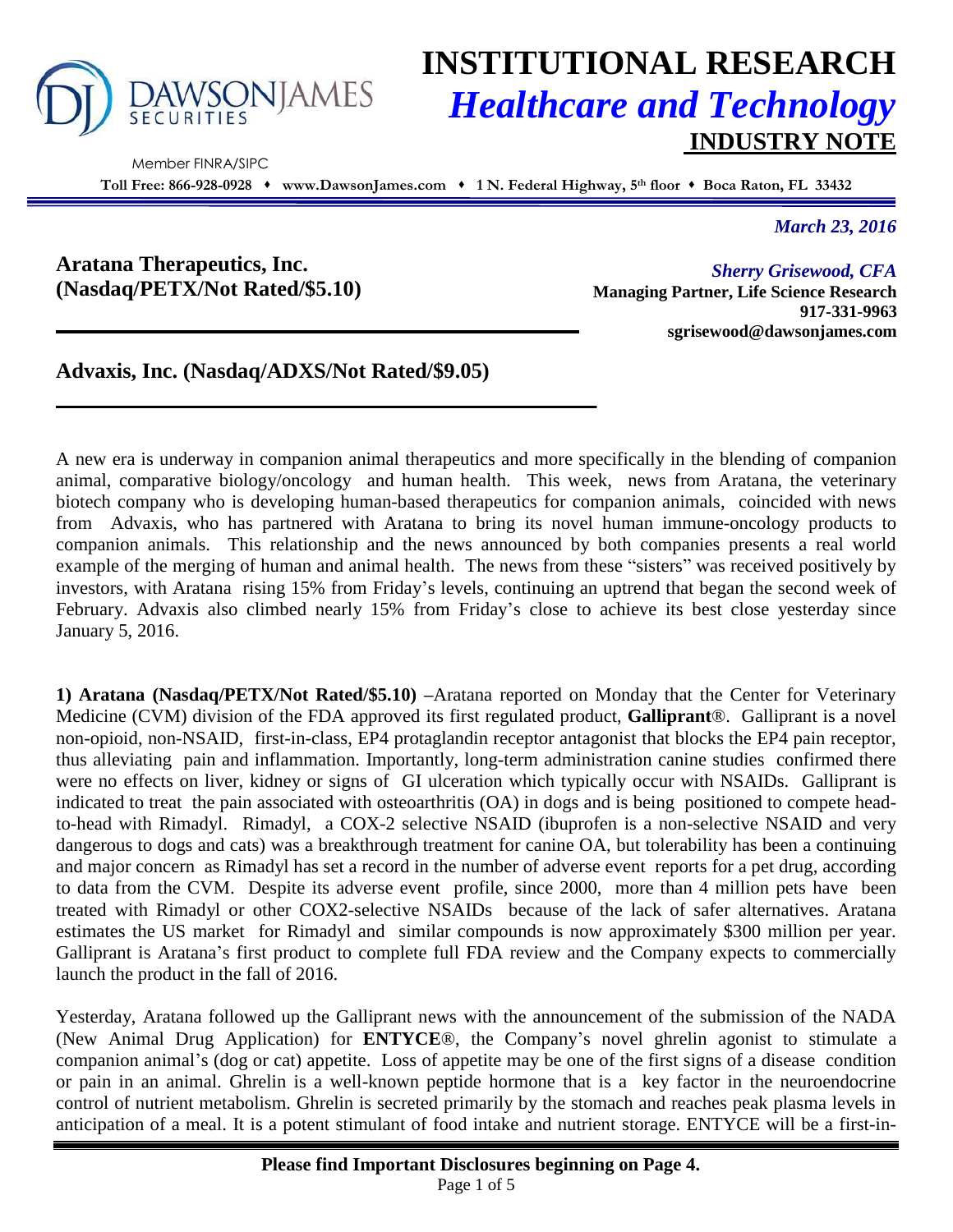class and only therapeutic for companion animal inappetence. The ADUFA (Animal Drug User Fee Act) date is May 21, 2016, which will allow Aratana to launch the product to the veterinary community near yearend 2016.

In 2014, Aratana exclusively licensed Advaxis's novel HER2/Neu immunotherapy (AT-014, ADXS-cHER2) for canine osteosarcoma as well as three other immunotherapeutic candidates. Approximately 10,000 dogs are diagnosed with osteosarcoma each year. The standard of care is limb amputation and radiation, sometimes followed by chemotherapy. Favorable preliminary results of the Phase I AT-014 canine osteosarcoma trial were reported in June 2015. Following the results reported below by Advaxis, Aratana is anticipating the receipt of a conditional USDA license to market and sell AT-014 by yearend 2016. This would be the  $4<sup>th</sup>$ product for Aratana to achieve commercial status in 2016. *SG*

**2) Advaxis (Nasdaq/ADXS/Not Rated/\$9.05) –**Advaxis announced on Monday the results of the dose escalation study of ADXS-cHER2 (AT-014) and the publication of the data in a peer-reviewed journal article in *Clinical Cancer Research* online on March 18<sup>th</sup>. ADXS-cHER2 is a fusion protein consisting of an attenuated, recombinant *Listeria monocytogenes (Lm)* bacterium transformed with HER2/Neu. HER2/Neu is highly expressed in both canine and pediatric osteosarcomas (OSA), pulmonary metastatic disease and several other solid tumors, including breast cancer. Despite aggressive treatment, 30-40% of pediatric OSA patients develop metastatic disease for which there are no effective treatments and these patients typically die within 5 years of diagnosis. Controlling metastatic disease is essential for the longer term survival of these patients.

The dosing study was conducted at the University of Pennsylvania's School of Veterinary Medicine and evaluated a 4-dose escalation protocol in 18 dogs with surgically treated osteosarcoma. Fifteen of the 18 dogs responded to AT-014 by generating antigen-specific T-cell response to the HER2/Neu within six months of surgery and adjuvant chemotherapy. The median survival time for treated dogs was 956 days vs. the median survival time of the historical control group of 423 days. The reported p value was  $p=0.014$  with a Hazard Ratio of 0.33; 95% CI. The statistically significant median survival time for canines could be a positive harbinger of the immunotherapy treatment's efficacy in pediatric patients. Advaxis is presenting the data at a Company-sponsored Research Reception on April 18, 2016, in conjunction with the American Association for Clinical Research (AACR) annual meeting to be held in New Orleans. *SG*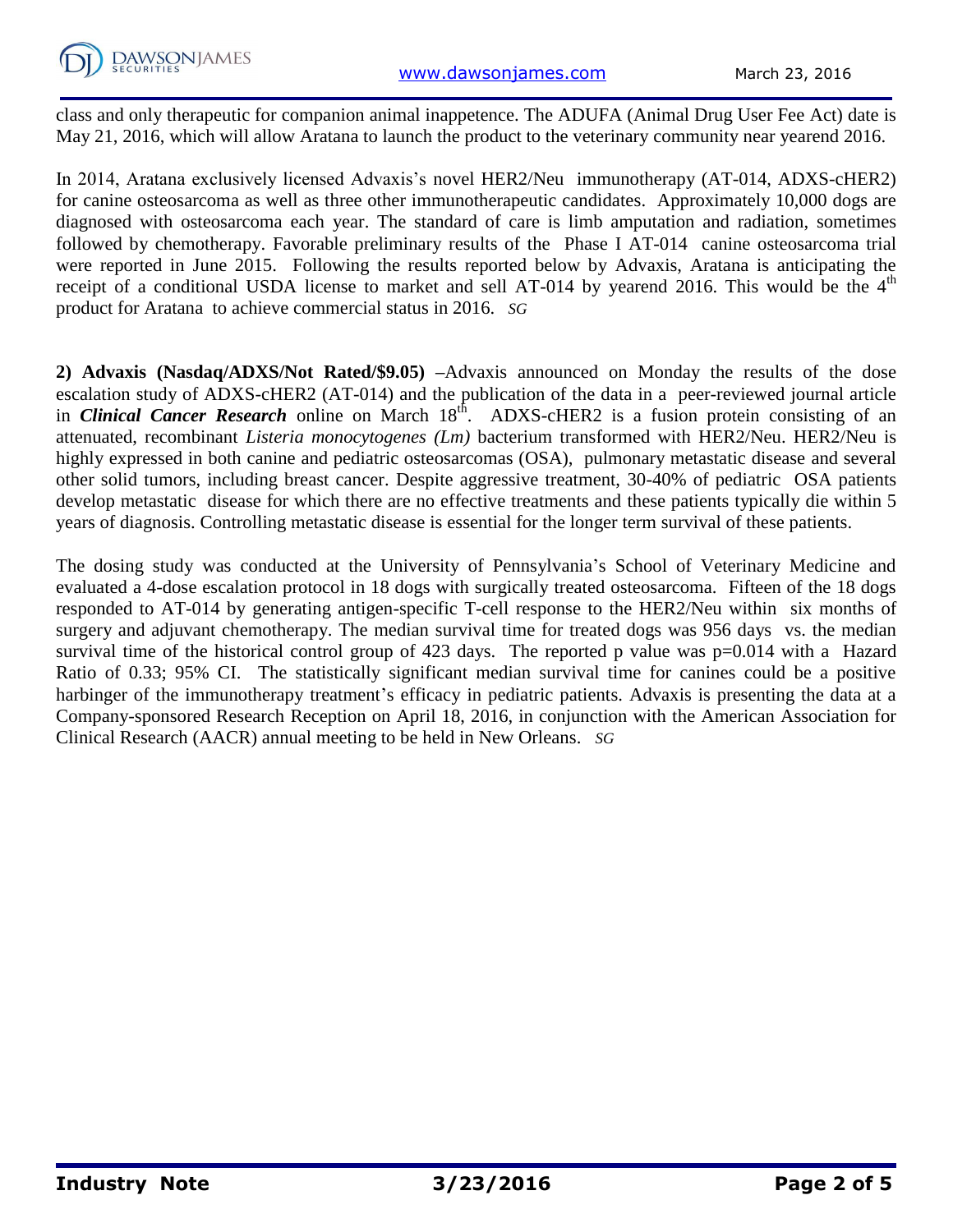



### **Comparative Biology and Vet Biotech Sector Performance**

We continue to observe that our Comparative Biology/Vet Biotech sector is the most closely marketmatching of our industry sub-segments. We attribute the relatively strong positive performance to a number of factors. There is an increased visibility directed towards investors searching for value as noted by the industry's coverage by Credit Suisse, BAC/Merrill Lynch, Jefferies and others. In addition we believe investors are beginning to understand the transition and evolution of animal health as generic, low value products to veterinary high value, biotech-based products with pricing power and lastly, investors are looking for ways to invest in healthcare while reducing some of the risks associated with the current and upcoming changes in FDA regulations and CMS reimbursement/cost containment. Finally, there is a plethora of newsflow: a number of leaders in the space are slated to have meaningful and commerciallyrelevant news events and milestones during 2016.

Morning Notes provide current information we believe might be noteworthy to investors regarding the subject companies. Morning Notes are not intended to be complete research reports. More detailed information concerning the rated companies referenced in this Note, including the full reports, basis for price targets and other disclosures, may be found at: [http://dawsonjames.com/research\\_coverage.](http://dawsonjames.com/research_coverage)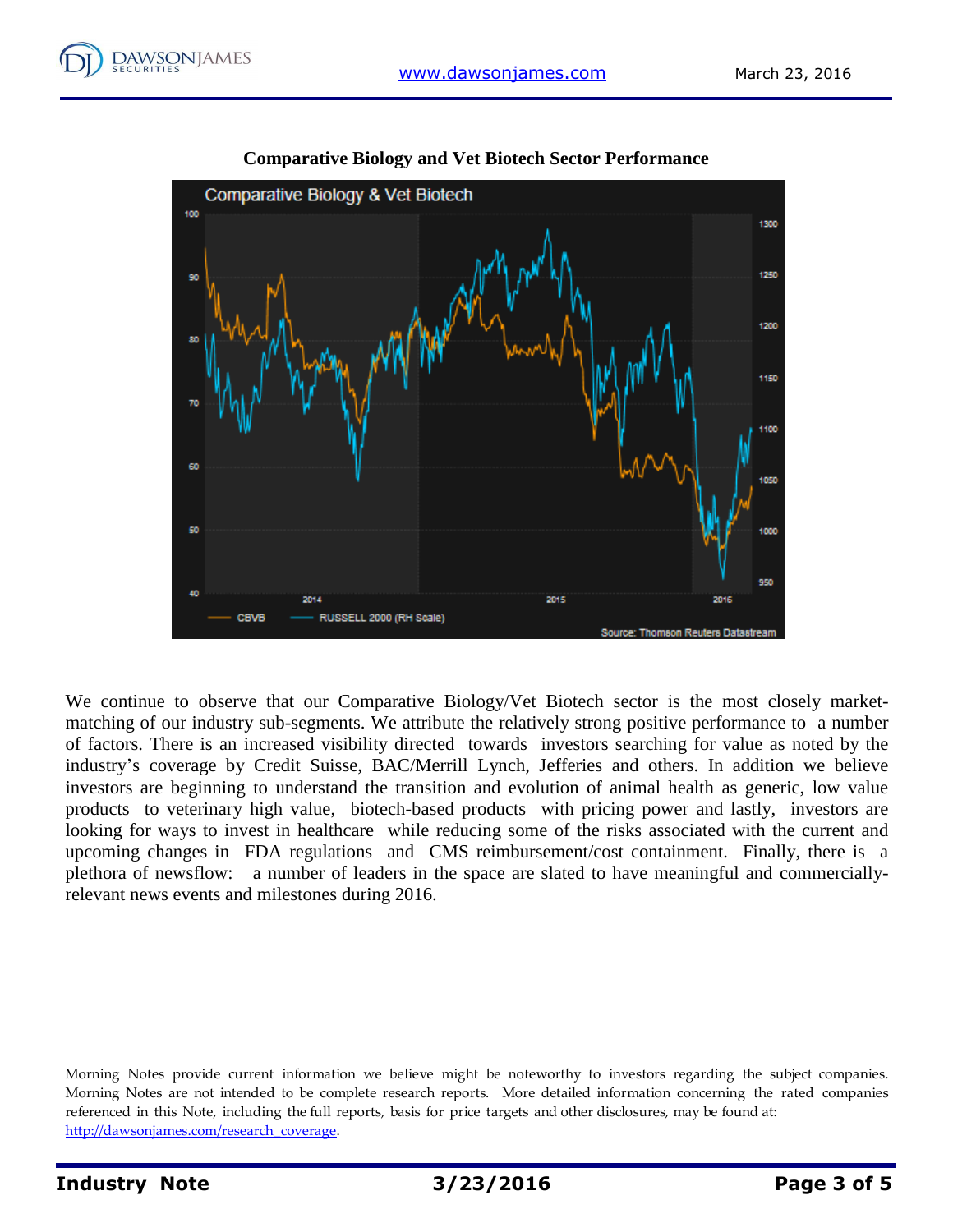

#### **Important Disclosures:**

Dawson James Securities, Inc. (the "Firm") is a member of the Financial Industry Regulatory Authority ("FINRA") and the Securities Investor Protection Corporation ("SIPC").

The Firm does not make a market in the securities of the profiled company. The Firm has not received investment banking compensation from the company (s) profiled in this report (ADXS and PETX) and may seek compensation for investment banking services in the future from the profiled company (s). The Firm has not received other compensation from the profiled company(s) in the last 12 months.

Neither the research analyst(s) whose name appears on this report nor any member of his (their) household is an officer, director or advisory board member of these companies. The Firm and/or its directors and employees may own securities of the company(s) in this report and may increase or decrease holdings in the future. As of February 29, 2016, the Firm as a whole did not beneficially own 1% or more of any class of common equity securities of either of the subject company (s) of this report. The Firm, its officers, directors, analysts or employees may effect transactions in and have long or short positions in the securities (or options or warrants related to those securities) of the companies subject to this report. The Firm may effect transactions as principal or agent in those securities.

Analysts receive no direct compensation in connection with the Firm's investment banking business. All Firm employees, including the analyst(s) responsible for preparing this report, may be eligible to receive non-product or service specific monetary bonus compensation that is based upon various factors, including total revenues of the Firm and its affiliates as well as a portion of the proceeds from a broad pool of investment vehicles consisting of components of the compensation generated by investment banking activities, including but not limited to shares of stock and/or warrants, which may or may not include the securities referenced in this report.

Although the statements in this report have been obtained from and are based upon recognized statistical services, issuer reports or communications, or other sources that the Firm believes to be reliable, we cannot guarantee their accuracy. All opinions and estimates included in this report constitute the analyst's judgment as of the date of this report and are subject to change without notice.

The securities of the company discussed in this report may be unsuitable for investors depending on their specific investment objectives and financial position. This report is offered for informational purposes only, and does not constitute an offer or solicitation to buy or sell any securities discussed herein in any jurisdiction where such would be prohibited. Additional information is available upon request.

#### **Ratings Definitions:**

- 1) **Buy**: the analyst believes the price of the stock will appreciate and produce a total return of at least 20% over the next 12-18 months;
- 2) **Neutra**l: the analyst believes the price of the stock is fairly valued for the next 12-18 months;
- 3) **Sel**l: the analyst believes the price of the stock will decline by at least 20% over the next 12-18 months and should be sold.

The following chart reflects the range of current research report ratings for all companies followed by the analysts of the Firm. The chart also reflects the research report ratings relating to those companies for which the Firm has performed investment banking services.